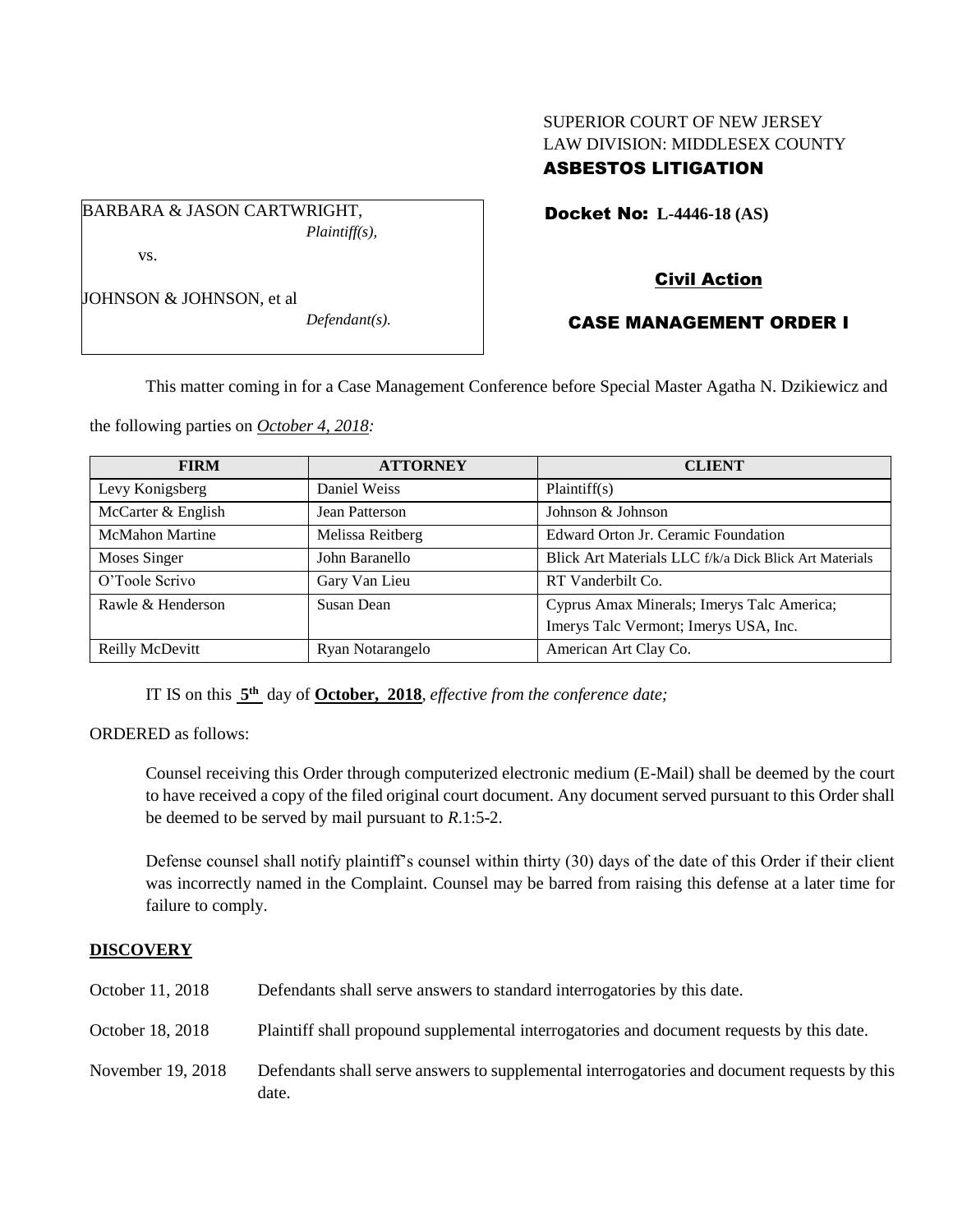| October 18, 2018  | Defendants shall propound supplemental interrogatories and document requests by this date.                                                                                                                  |
|-------------------|-------------------------------------------------------------------------------------------------------------------------------------------------------------------------------------------------------------|
| November 19, 2018 | Plaintiff shall serve answers to supplemental interrogatories and document requests by this<br>date.                                                                                                        |
| January 10, 2019  | Fact discovery, including depositions, shall be completed by this date. Plaintiff's counsel shall<br>contact the Special Master within one week of this deadline if all fact discovery is not<br>completed. |
| January 10, 2019  | Depositions of corporate representatives shall be completed by this date.                                                                                                                                   |

## **EARLY SETTLEMENT**

February 11, 2019 Settlement demands shall be served on all counsel and the Special Master by this date.

#### **SUMMARY JUDGMENT MOTION PRACTICE**

- February 15, 2019 Plaintiff's counsel shall advise, in writing, of intent not to oppose motions by this date.
- March 1, 2019 Summary judgment motions shall be filed no later than this date.
- March 29, 2019 Last return date for summary judgment motions.

#### **MEDICAL DEFENSE**

- February 13, 2019 Plaintiff shall serve medical expert reports by this date.
- February 13, 2019 Upon request by defense counsel, plaintiff is to arrange for the transfer of pathology specimens and x-rays, if any, by this date.
- April 30, 2019 Defendants shall identify its medical experts and serve medical reports, if any, by this date. In addition, defendants shall notify plaintiff's counsel (as well as all counsel of record) of a joinder in an expert medical defense by this date.

## **LIABILITY EXPERT REPORTS**

- February 13, 2019 Plaintiff shall identify its liability experts and serve liability expert reports or a certified expert statement by this date or waive any opportunity to rely on liability expert testimony.
- April 30, 2019 Defendants shall identify its liability experts and serve liability expert reports, if any, by this date or waive any opportunity to rely on liability expert testimony.

#### **ECONOMIST EXPERT REPORTS**

February 13, 2019 Plaintiff shall identify its expert economists and serve expert economist report(s), if any, by this date or waive any opportunity to rely on economic expert testimony.

 $\_$  ,  $\_$  ,  $\_$  ,  $\_$  ,  $\_$  ,  $\_$  ,  $\_$  ,  $\_$  ,  $\_$  ,  $\_$  ,  $\_$  ,  $\_$  ,  $\_$  ,  $\_$  ,  $\_$  ,  $\_$  ,  $\_$  ,  $\_$  ,  $\_$  ,  $\_$  ,  $\_$  ,  $\_$  ,  $\_$  ,  $\_$  ,  $\_$  ,  $\_$  ,  $\_$  ,  $\_$  ,  $\_$  ,  $\_$  ,  $\_$  ,  $\_$  ,  $\_$  ,  $\_$  ,  $\_$  ,  $\_$  ,  $\_$  ,